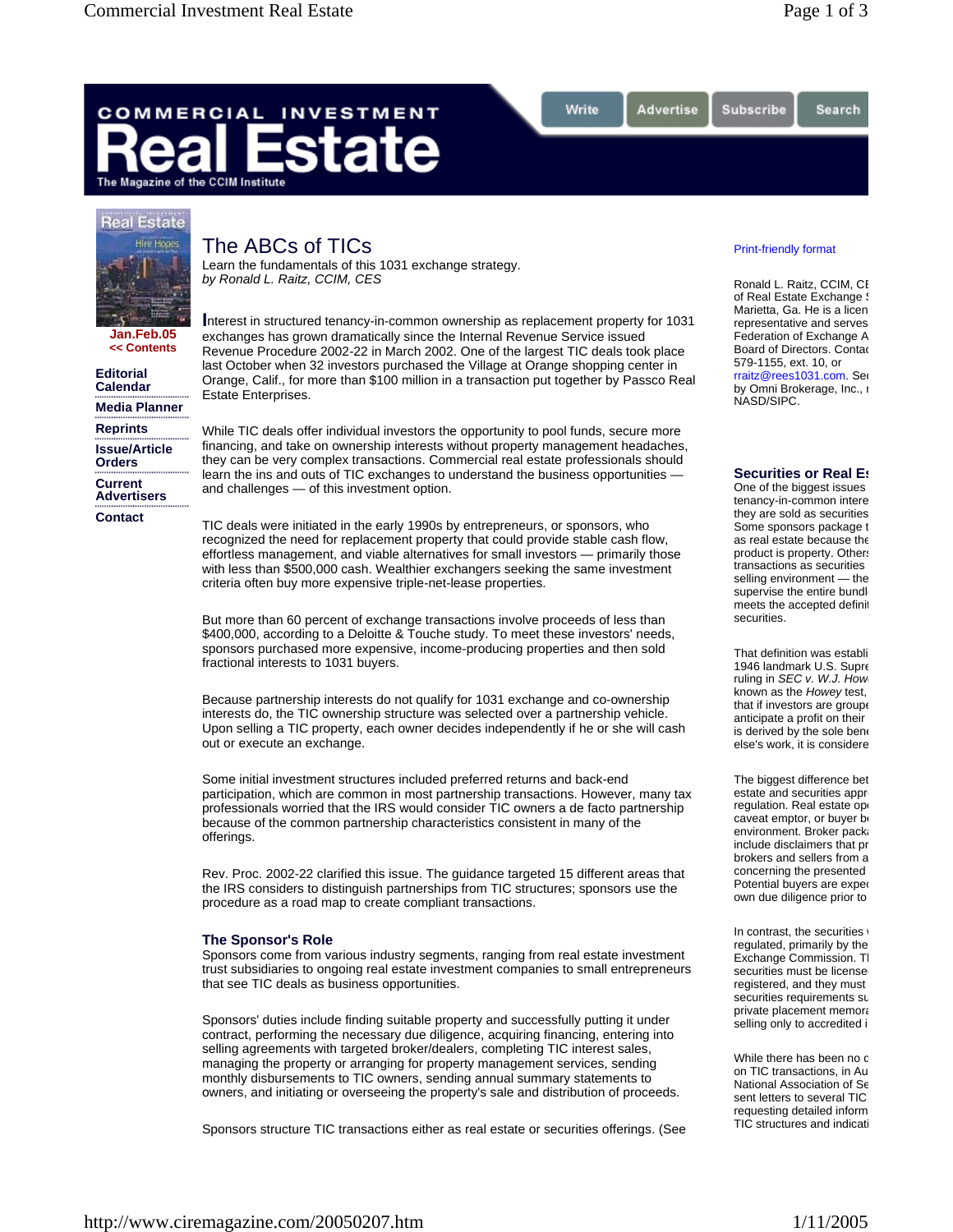sidebar.) Those that choose to comply with securities requirements must produce a private placement memorandum that discloses everything relating to the property and any potential investment risks. Included are such items as what the sponsor paid for the property, the sponsor's profit, selling commissions that will be paid, and the risk involved.

Some sponsors acquire property before selling the TIC interests to exchangers. Because the sponsor fully controls the property, there are no timing issues for exchangers. But it also is a more costly way of doing business.

Other sponsors pool together the different exchangers' proceeds to acquire the property. In these situations, an individual seller or a lender can hold up a closing, which could negatively affect time-sensitive exchangers. However, if executed successfully, this arrangement alleviates additional acquisition costs.

According to Rev. Proc. 2002-22, sponsors must take their profits upfront. Due diligence costs, securities fees, commissions, financing expenses, and other acquisition charges increase the property's overall price. Such fees, expenses, and profits are known as the load: the markup the exchanger is paying for a prepackaged investment that requires less cash.

The loads vary from sponsor to sponsor and transaction to transaction. Generally speaking, in a 10 percent load scenario, if the sponsor has put the property under contract at an 8.5 percent capitalization rate, it would be sold to the TIC investors at an approximate 7.5 percent cap rate, or 100 basis points less.

Financing also varies. Some sponsors use lower-cost interest-only loans to gain positive leverage. Others use amortizing loans, with five-, seven- or 10-year call provisions. Loans to TIC owners usually are nonrecourse and most sponsors have pre-negotiated with banks or other lenders to allow the individual interests to be conveyed to another accredited investor, therefore allowing a loan assumption on that portion. Loan to value ranges from all cash to 75 percent. First-year cash-on-cash returns usually start in the 7 percent to 8 percent range and increase depending on the tenant profile.

Sponsors also handle or arrange for the property management functions. Some charge market rate management fees while others charge slight markups. In addition, the disposition strategy that most sponsors employ usually is controlled by the lease length and/or the loan's call date. Typically, there is a disposition commission due to the sponsor that includes payment to any other outside participating broker. These fees can range from 3 percent to 6 percent of the price.

#### **The Broker/Dealer's Role**

If TIC sponsors package transactions as securities, they must meet certain Securities and Exchange Commission standards. To sell securities, one must be licensed as a registered representative and be affiliated with a broker/dealer. This relationship is basically that of an independent contractor except that the registered representative only can sell product that the broker/dealer approves. In addition, the broker/dealer solicits or is approached by sponsors to sell their offerings. Broker/dealers complete due diligence on the offerings to make sure that the investment is solid and not a potential liability to the company. If an offering is approved, the broker/dealer signs a selling agreement with the sponsor. To give their products the most exposure, sponsors usually sign selling agreements with multiple broker/dealers.

#### **Accredited Investors**

Securities laws are designed not only for disclosure, but also to emphasize suitability. Because real estate investments have risks and it is possible for investors to lose their money, the SEC wants to ensure the participants in these transactions have financial substance.

Securities laws require that offerings be publicly registered, but there are some exemptions. TIC interests are Regulation D Private Placement offerings and are exempt from public registration if sold only to accredited investors. To be considered accredited, an investor must have a minimum \$1 million net worth or have earned \$200,000 per year for the past two consecutive years if single or \$300,000 per year if filing a joint tax return. If the party is an entity, it must have a \$5 million net worth or each of the stockholders, partners, or members must meet the accredited standards separately.

Although real estate profes caught between the two di regulatory industries, even that sell TIC interests as re subject to SEC discipline. some differences in interp which structures the SEC penalties for unauthorized sales are steep and comm estate professionals shoul issue lightly.